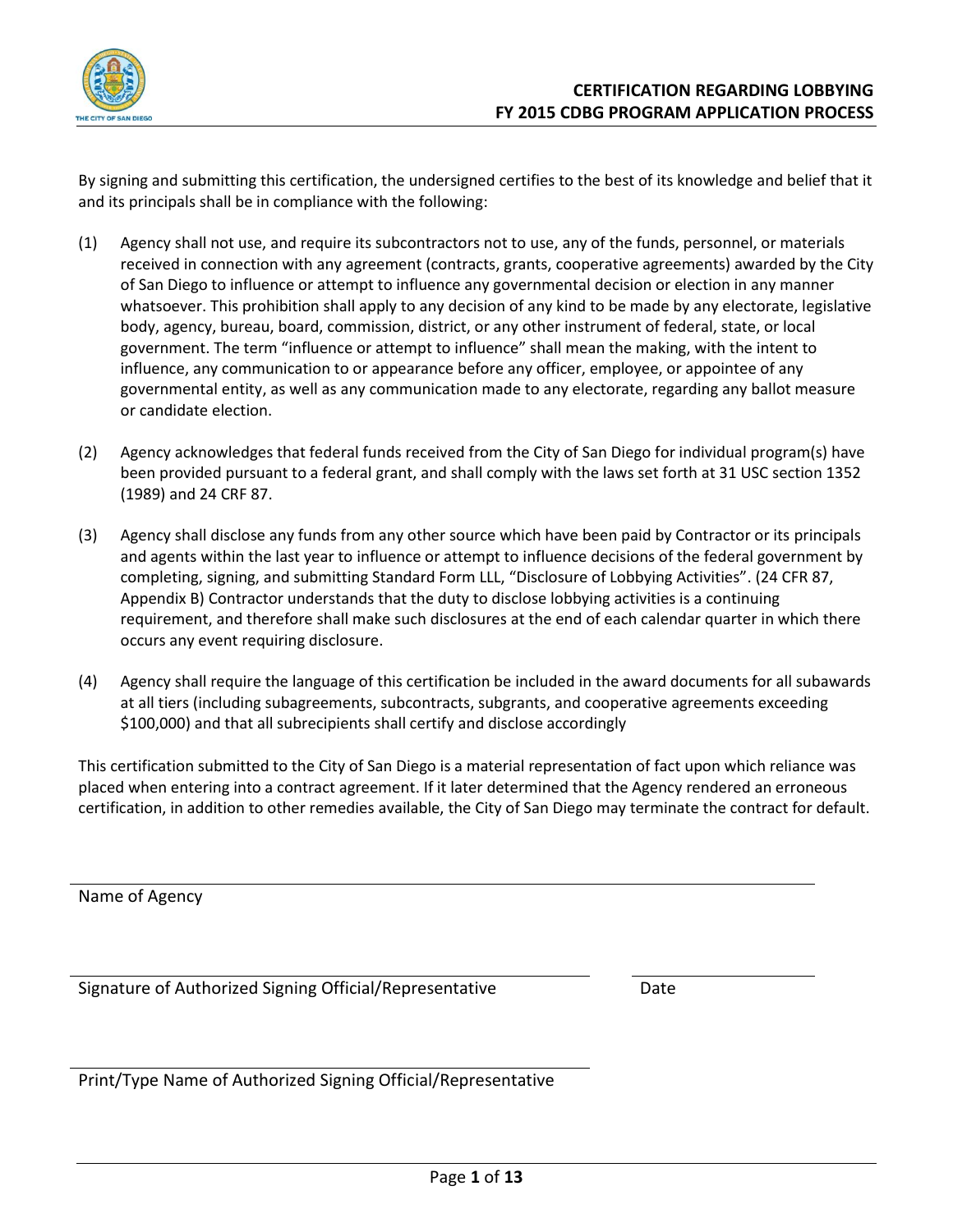

- 1. By signing and submitting this certification, the undersigned certifies to the best of its knowledge and belief, that it and its principals:
	- a) Are not presently debarred, suspended, proposed for debarment, or declared ineligible for the award of contracts by any Federal agency;
	- b) Have not within a three-year period preceding this award, have been convicted of or had a civil judgment rendered against them for: commission of fraud or criminal offense in connection with obtaining, attempting to obtain, or performing a public (Federal, State, local) contract or subcontract; violation of Federal or State antitrust statutes relating to the submission of offers; or commission of embezzlement, theft, forgery, bribery, falsification or destruction of records, making false statements, tax evasion, or receiving stolen property;
	- c) Are not presently indicted for or otherwise criminally or civilly charged by a government entity (Federal, State, or local) with commission of any of the offenses enumerated in 2. of the certification;
	- d) Have not within a three-year period preceding this award, had one or more contracts (Federal, State, or local) terminated for cause or default;
	- e) Will not knowingly enter into any subcontract with a person who is, or organization that is, debarred, suspended, proposed for debarment, or declared ineligible from award of contracts by any Federal agency; and
	- f) Will require that the language of this certification to be included in the award documents for all subawards at all tiers (including subcontracts, subgrants, and contracts under grants, loans, and cooperative agreements) and that all subrecipients shall certify and disclose accordingly.
- 2. "Principals", for the purposes of this certification, means officers; directors; owners; partners; and, persons having primary management or supervisory responsibilities within a business entity.
- 3. Where the undersigned is unable to certify to the statements listed in section (1) in this certification, an explanation shall be attached. The Contractor shall provide immediate written notice if, at any time prior to or during the negotiated contract period, the Contractor learns that its certification was erroneous when submitted or has become erroneous by reason of changed circumstances.
- 4. Nothing contained in the foregoing shall be construed to require establishment of a system of records in order to render, in good faith, the certification required by paragraph (1) of this provision. The knowledge and information of Contractor is not required to exceed that which is normally possessed by a prudent person in the ordinary course of business dealings.
- 5. This certification submitted to the City of San Diego is a material representation of fact upon which reliance was placed when entering into a contract agreement. If it later determined that the Contractor knowingly rendered an erroneous certification, in addition to other remedies available, the City of San Diego may terminate the contract for default.

## Name of Agency

Signature of Authorized Signing Official/Representative Date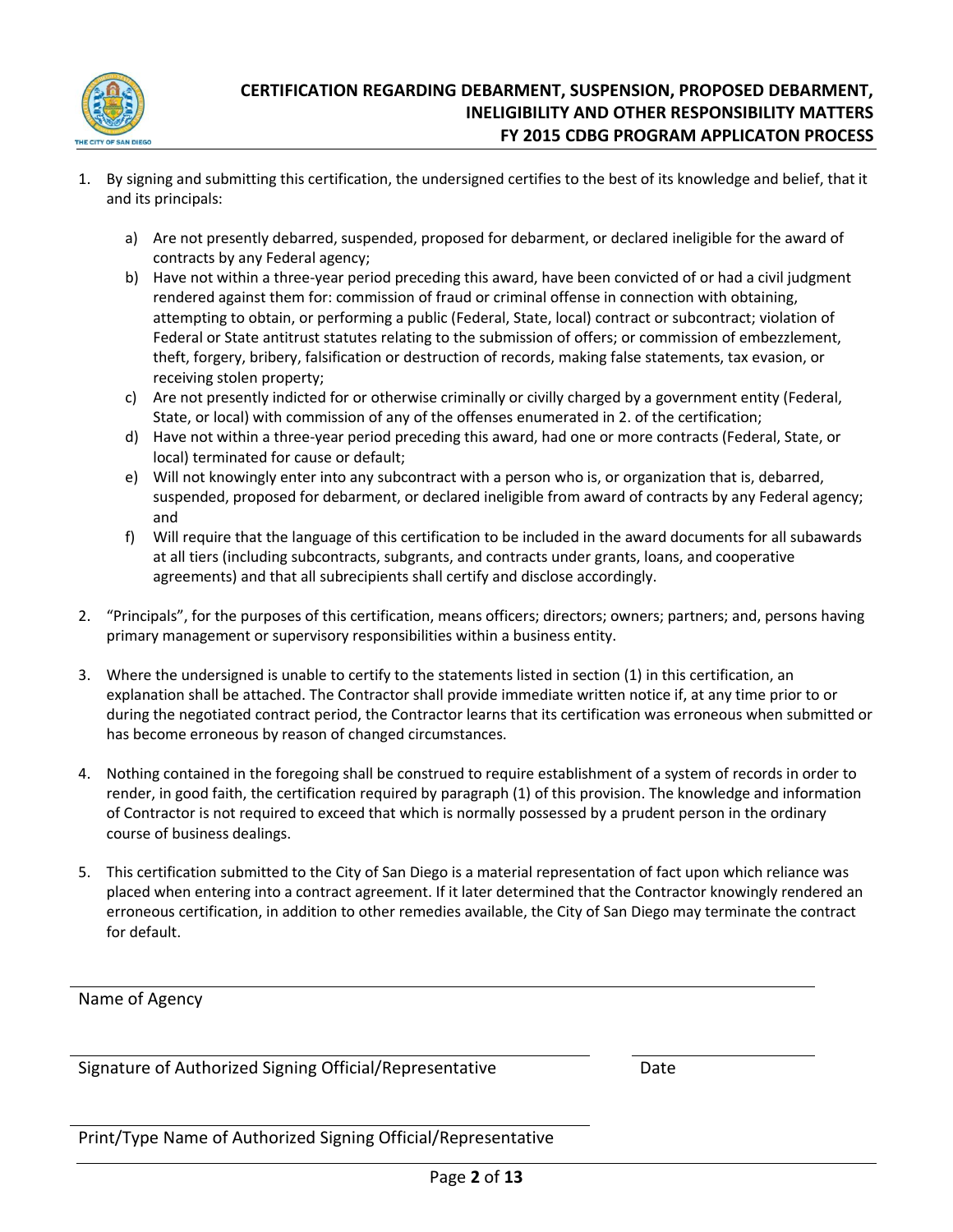

- (1) Every person or Agency awarded a contract or grant by the City of San Diego for the provision of services shall certify to the City that it will provide a drug-free workplace. By signing and submitting this certification, the undersigned certifies that it and its subcontractors shall provide a drug-free workplace by doing all of the following:
	- 1) Publishing a statement notifying employees that the unlawful manufacture, distribution, dispensation, possession, or use of a controlled substance is prohibited in the person's organization's workplace and specifying the actions that will be taken against employees for violations of the prohibition.
	- 2) Establishing a drug-free awareness program to inform employees about all of the following:
		- a) The dangers of drug abuse in the workplace.
		- b) The person's or organization's policy of maintaining a drug-free workplace.
		- c) Any available drug counseling, rehabilitation, and employee assistance programs.
		- d) The penalties that may be imposed upon employees for drug abuse violations
	- 3) Posting the statement required by Section A.1) of this certification in a prominent place at the Agency's main office. For projects large enough to necessitate a construction trailer at the job site, the required signage would also be posted at the job site.
- B. Agencies shall include in each subcontract agreement language which indicates the subcontractor's agreement to abide by the provisions of Sections A. 1) through 3) if this certification is inclusive of Section A. Agencies and subcontractors shall be individually responsible for their own drug-free workplace programs.
- C. This certification submitted to the City of San Diego is a material representation of fact upon which reliance was placed when entering into a contract agreement. If it later determined that the Agency knowingly rendered an erroneous certification, in addition to other remedies available, the City of San Diego may terminate the contract for default.

Name of Agency

Signature of Authorized Signing Official/Representative Date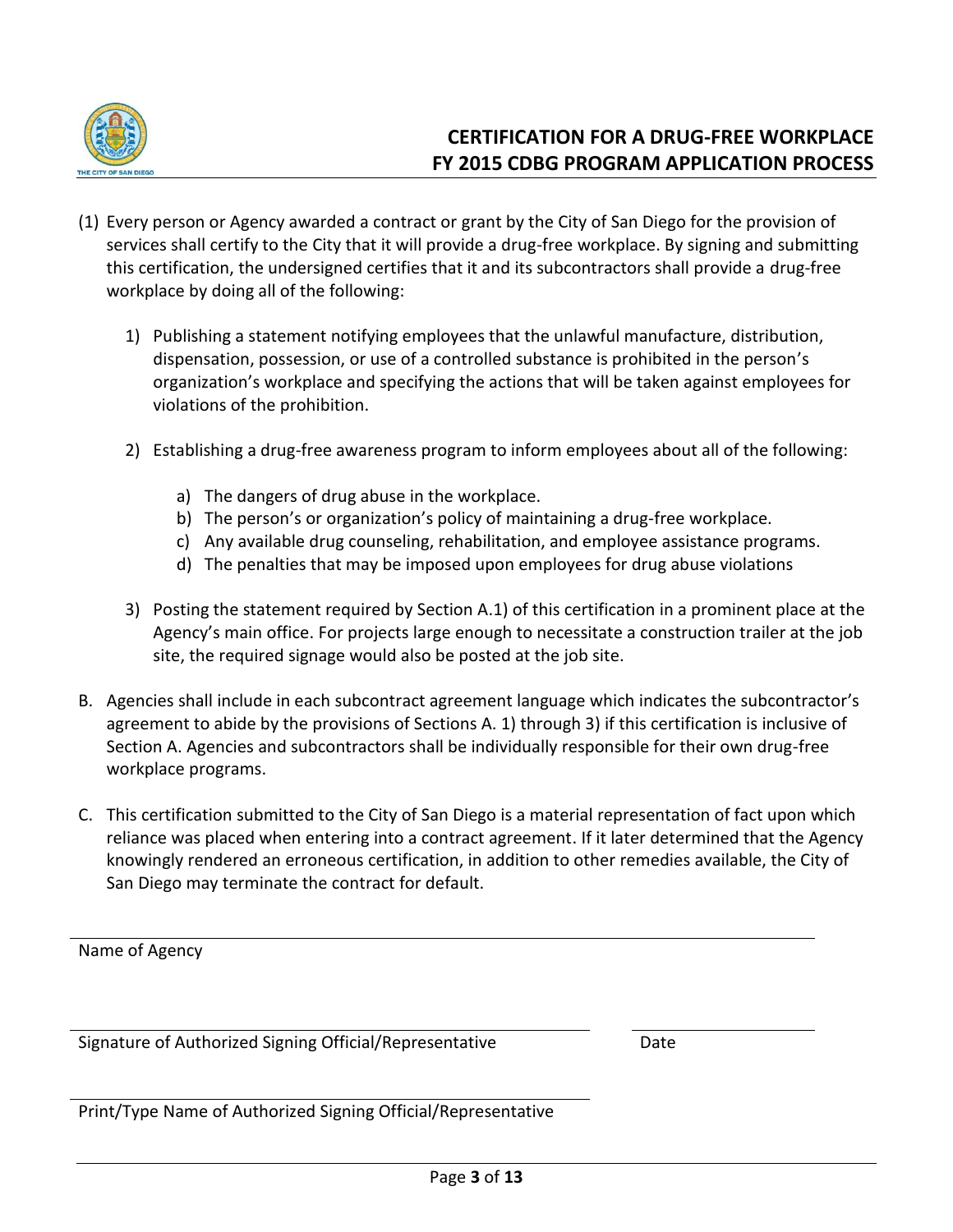

The organization listed below certifies that it complies with and prohibits discrimination in accordance with Title VI of the Civil Rights Act of 1964. Written documents outlining this organization's nondiscrimination policy are on file and available for review. (See 28 CFR 35.)

It is further certified that this agency has reviewed its projects, programs, and services for compliance with all applicable regulations contained in Title II, Americans with Disabilities Act of 1990. Written documentation concerning this review and corrective actions taken (if any) are on file and available for review.

Name of Agency

Signature of Authorized Signing Official/Representative Date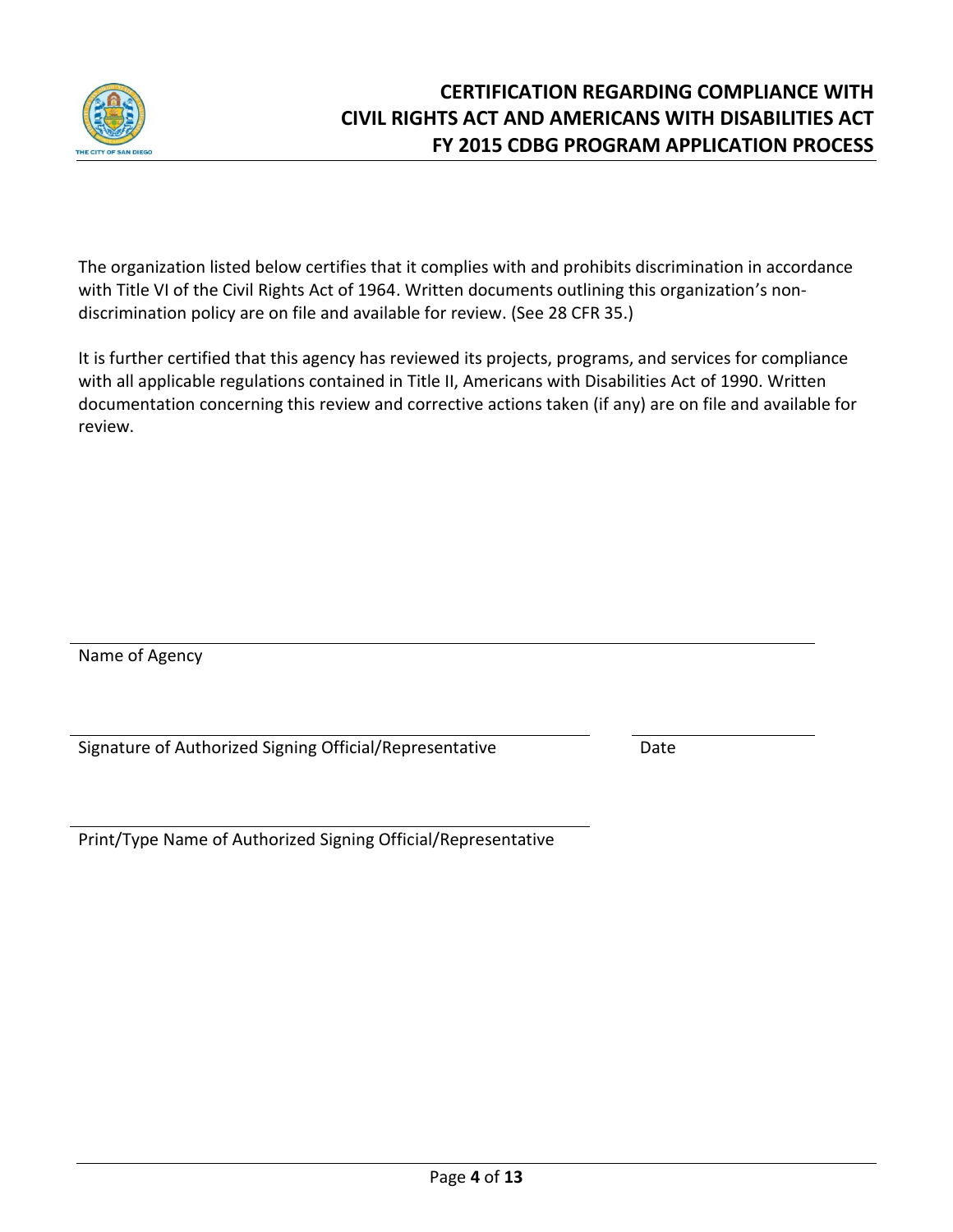

Section 504 of the Rehabilitation Act of 1973 prohibits discrimination against persons with disabilities in the operation of programs receiving federal financial assistance. HUD regulations implementing Section 504 contain accessibility requirements for new construction and rehabilitation of housing as well as requirements for ensuring that the programs themselves are operated in a manner that is accessible to and usable by persons with disabilities. Both individual units and the common areas of buildings must be accessible under Section 504.

Section 504 states that "no qualified individuals with a disability in the United States shall be excluded from, denied the benefits of, or be subject to discrimination under" any program or activity that receives Federal financial assistance. Requirements common to these regulations include program accessibility; effective communication with people who have hearing or vision disabilities; and accessible new construction and alterations (See 24 CFR Part 8). Further information concerning compliance with any of these requirements may be obtained through the HUD web page:

[http://portal.hud.gov/portal/page/portal/HUD/programdescription/sec504.](http://portal.hud.gov/portal/page/portal/HUD/programdescription/sec504)

## **Signature and Certification:**

**The undersigned certifies that it has read and understands all of its obligations under the Section 504 requirements. The undersigned acknowledges that this certification will be relied upon by the City of San Diego in its review and approval of proposed funding and any misrepresentations of information or failure to comply with any conditions stated in this certification could result in disqualification of the application, disallowance of reimbursement requests, or termination of CDBG contract. The undersigned also agrees to cooperate in any compliance review and to provide reasonable access to the premises of all places of business and employment and to records, files, information and employees therein to City of San Diego for reviewing compliance with Section 504 requirements.**

- **Good faith self-certification**
- **Not in compliance with Section 504/ADA requirements, but seeking CDBG funds to address Section 504 issues**
- **Not in compliance with Section 504/ADA requirements, but in compliance with City-approved Compliance Plan**

Name of Agency

Signature of Authorized Signing Official/Representative Date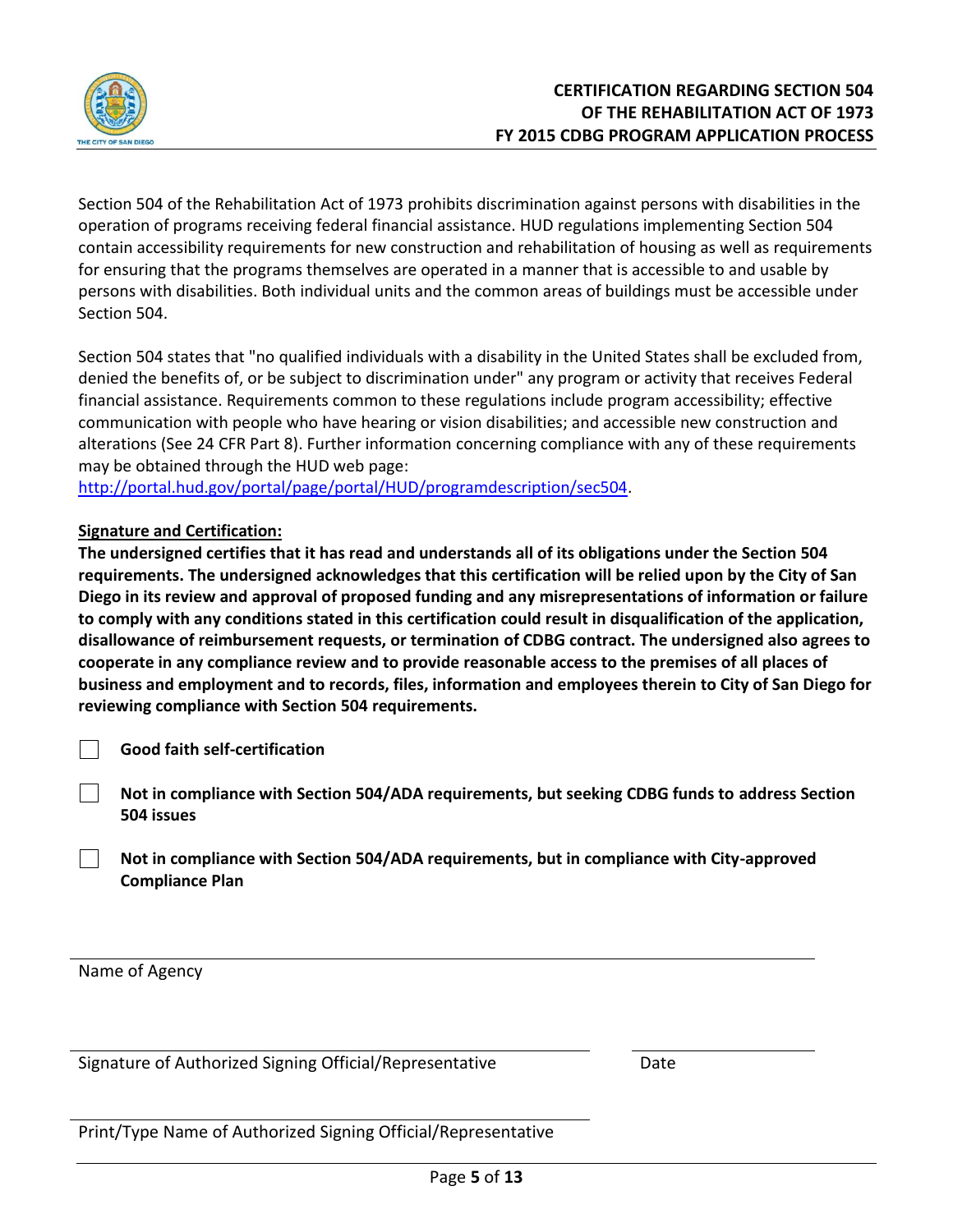

A. The organization listed below certifies that it will comply with 24 CFR Part 84.44(b), as follows:

The organization will take all necessary affirmative steps to assure that minority firms, women's business enterprises, and labor surplus area firms are used when possible. Affirmative steps shall include:

Positive efforts shall be made by the organization to utilize small businesses, minority-owned firms, and women's business enterprises, whenever possible. Recipients of CDBG funds shall take all of the following steps to further this goal.

- (1) Ensure that small businesses, minority-owned firms, and women's business enterprises are used to the fullest extent practicable.
- (2) Make information on forthcoming opportunities available and arrange time frames for purchases and contracts to encourage and facilitate participation by small businesses, minority-owned firms, and women's business enterprises.
- (3) Consider in the contract process whether firms competing for larger contracts intend to subcontract with small businesses, minority-owned firms, and women's business enterprises.
- (4) Encourage contracting with consortiums of small businesses, minority-owned firms and women's business enterprises when a contract is too large for one of these firms to handle individually.
- (5) Use the services and assistance, as appropriate, of such organizations as the Small Business Administration and the Department of Commerce's Minority Business Development Agency in the solicitation and utilization of small businesses, minority-owned firms and women's business enterprises.
- B. The organization further certifies that it will submit to the City of San Diego at the time of project completion a report of the MBE and WBE status of all subcontractors to be paid with CDBG funds with contracts of \$10,000 or greater, in a format to be provided by the City.

Name of Agency

Signature of Authorized Signing Official/Representative Date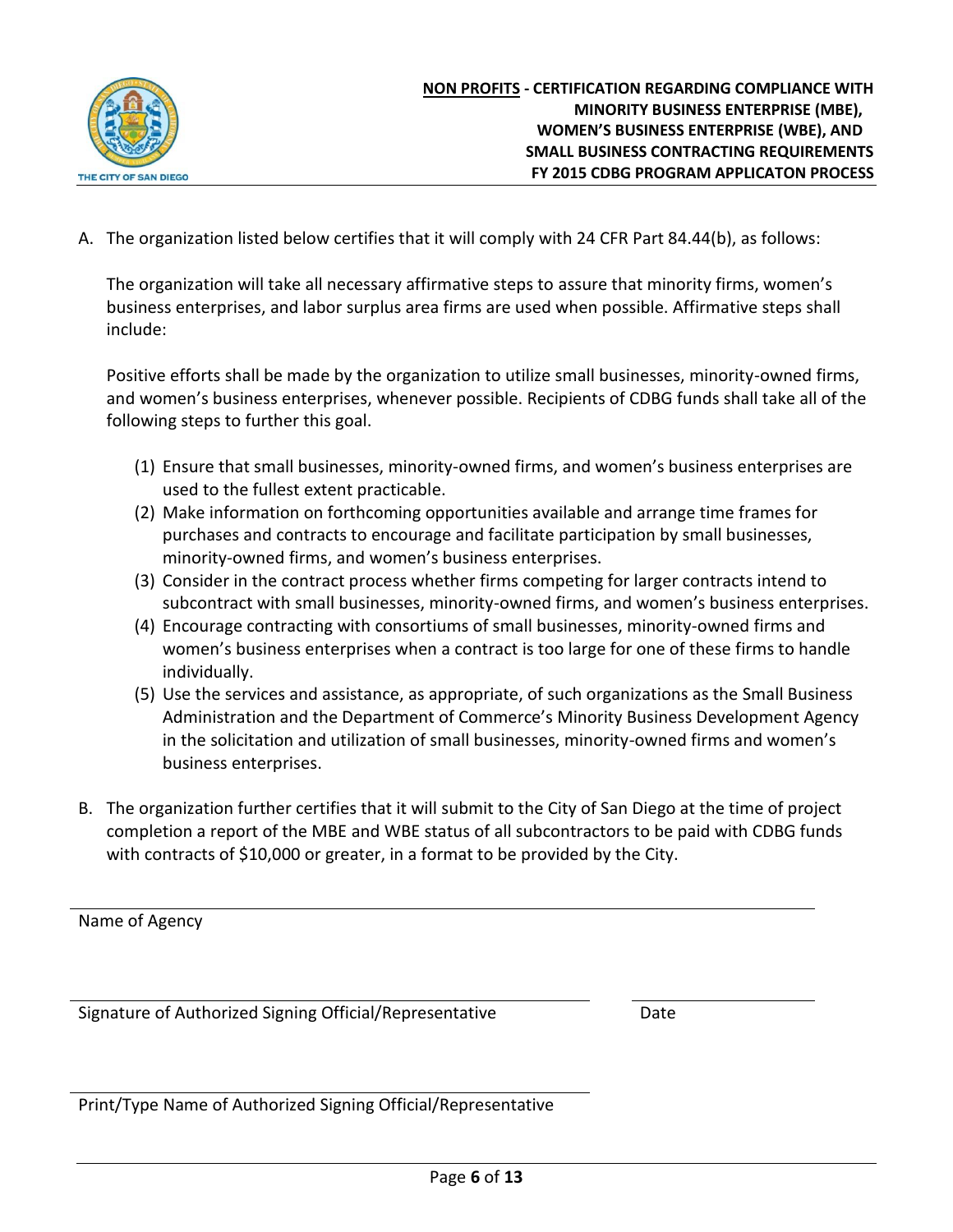

**GOVERNMENTS - CERTIFICATION REGARDING COMPLIANCE WITH MINORITY BUSINESS ENTERPRISE (MBE), WOMEN'S BUSINESS ENTERPRISE (WBE), AND SMALL BUSINESS CONTRACTING REQUIREMENTS (GOVERNMENTAL AGENCIES) FY 2015 CDBG PROGRAM APPLICATON PROCESS**

C. The organization listed below certifies that it will comply with 24 CFR Part 85.36(e), as follows:

The organization will take all necessary affirmative steps to assure that minority firms, women's business enterprises, and labor surplus area firms are used when possible. Affirmative steps shall include:

- (6) Placing qualified small and minority businesses and women's business enterprises on solicitation lists;
- (7) Assuring that small and minority businesses, and women's business enterprises are solicited whenever they are potential sources;
- (8) Dividing total requirements, when economically feasible, into smaller tasks or quantities to permit maximum participation by small and minority business, and women's business enterprises;
- (9) Establishing delivery schedules, where the requirement permits, which encourage participation by small and minority business, and women's business enterprises;
- (10) Using the services and assistance of the Small Business Administration, and the Minority Business Development Agency of the Department of Commerce; and
- (11) Requiring the prime contractor, if subcontracts are to be let, to take the affirmative steps listed in paragraphs A.(i) through (v) of this section.
- D. The organization further certifies that it will submit to the City of San Diego at the time of project completion a report of the MBE and WBE status of all subcontractors to be paid with CDBG funds with contracts of \$10,000 or greater, in a format to be provided by the City.

Name of Agency

Signature of Authorized Signing Official/Representative Date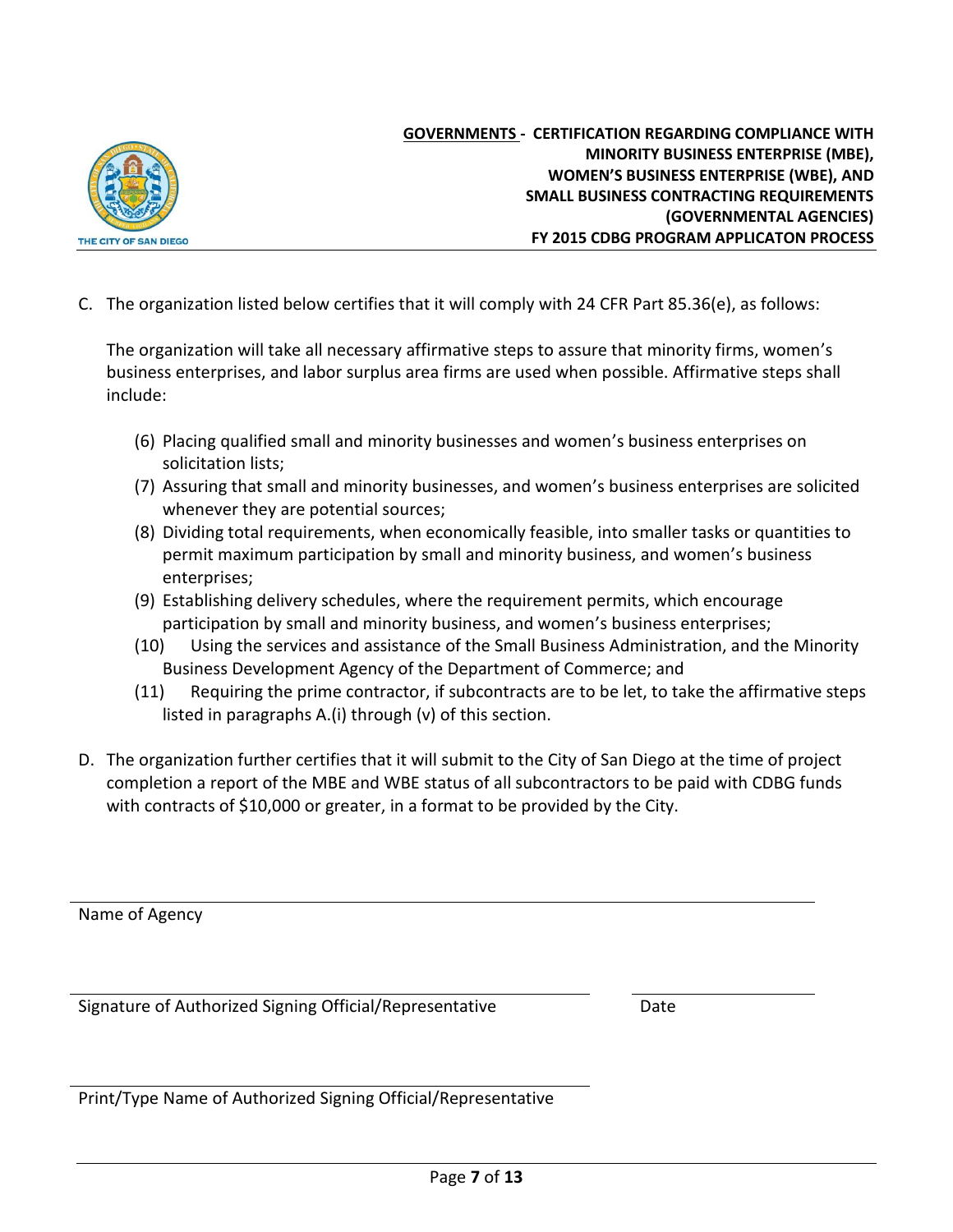

## **24 CFR 570.611 and 24 CFR 576.57 (d) — Conflict of Interest**

No person who is an employee, agent, consultant, officer, or elected or appointed official of the grantee, nonprofit recipient that received CDBG funds and who exercises or has exercised any functions or responsibilities with respect to assisted activities, or who is in a position to participate in a decision making process or gain inside information with regard to such activities, may obtain a personal or financial interest or benefit from the activity, or have an interest in any contract, subcontract, or agreement with respect to thereto, or the proceeds thereunder, either for him or herself or for those with whom he or she has family or business ties, during his or her tenure, or for one year thereafter. HUD may grant an exception to this exclusion as provided in 24 CFR 570.611 (d) and (e).

## **OMB Circular A-110 — Codes of Conduct**

The subrecipient shall maintain written standards of conduct governing the performance of its employees engaged in the award and administration of contracts. No employee, officer, or agent shall participate in the selection, award, or administration of a contract supported by Federal funds if a real or apparent conflict of interest would be involved. Such a conflict would arise when the employee, officer, or agent, any member of his or her immediate family, his or her partner, or an organization which employs or is about to employ any of the parties indicated therein, has a financial or other interest in the firm selected for an award. The officers, employees, and agents of the subrecipient shall neither solicit nor accept gratuities, favors, or anything of monetary value from contractors, or parties to subagreements. However, subrecipients may set standards for situations in which the financial interest is not substantial or the gift is an unsolicited item of nominal value. The standard of conduct shall provide for disciplinary actions to be applied for violations of such standards by officers, employees, or agents of the subrecipient.

Name of Agency

Signature of Authorized Signing Official/Representative Date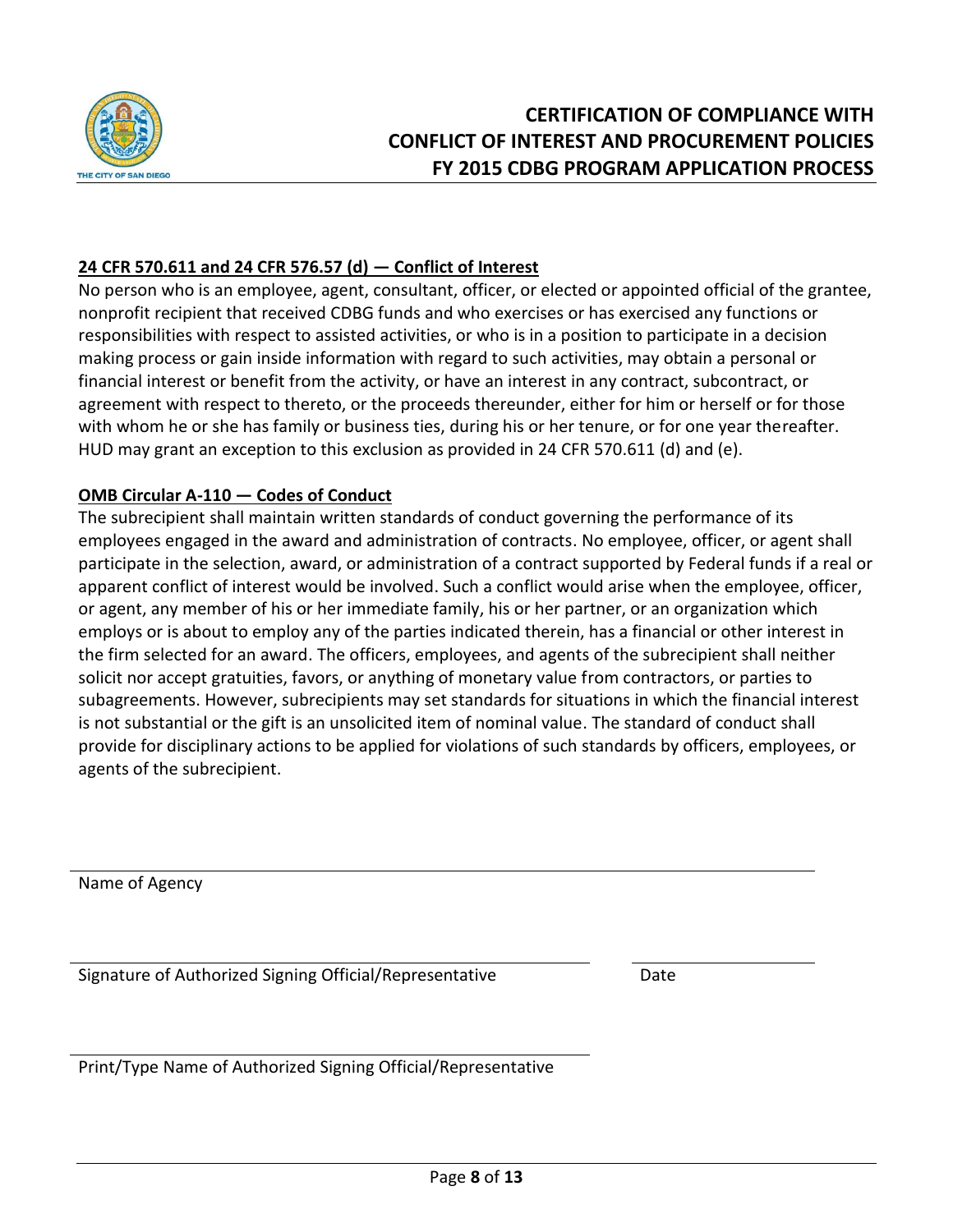

Federal, State and Local law prohibits employees and public officials of the City of San Diego from participating on behalf of the City in any transaction in which they have a financial interest. This questionnaire must be completed and submitted by each applicant for CDBG funding. The purpose of this questionnaire is to determine if the applicant, its staff, or any of the applicant's Board of Directors would create conflict of interest.

- 1. Is there any member(s) of the applicant's staff or any member(s) of the applicant's Board of Directors or governing body who currently is or has/have been within one year of the date of this application a City employee or consultant, or a member of the City Council, a City Advisory Board, a City Commission, and/or a City Committee?
	- $\vert$  Yes  $\vert$   $\vert$  No If yes, list the name(s) and affiliation below:

| <b>NAME</b> | <b>POSITION</b> | <b>AFFILIATION WITH CITY</b> |
|-------------|-----------------|------------------------------|
|             |                 |                              |
|             |                 |                              |
|             |                 |                              |
|             |                 |                              |

2. Will the CDBG funds requested by the applicant be used to award a subcontract to any individual(s) or business affiliate(s) who currently is or has/have been within one year of the date of this application a City employee or consultant, or a member of the City Council, a City Advisory Board, a City Commission, and/or a City Committee?

Yes  $\parallel$  No If yes, list the name(s) and affiliation below:

| <b>NAME</b> | <b>POSITION</b> | <b>AFFILIATION WITH CITY</b> |
|-------------|-----------------|------------------------------|
|             |                 |                              |
|             |                 |                              |
|             |                 |                              |
|             |                 |                              |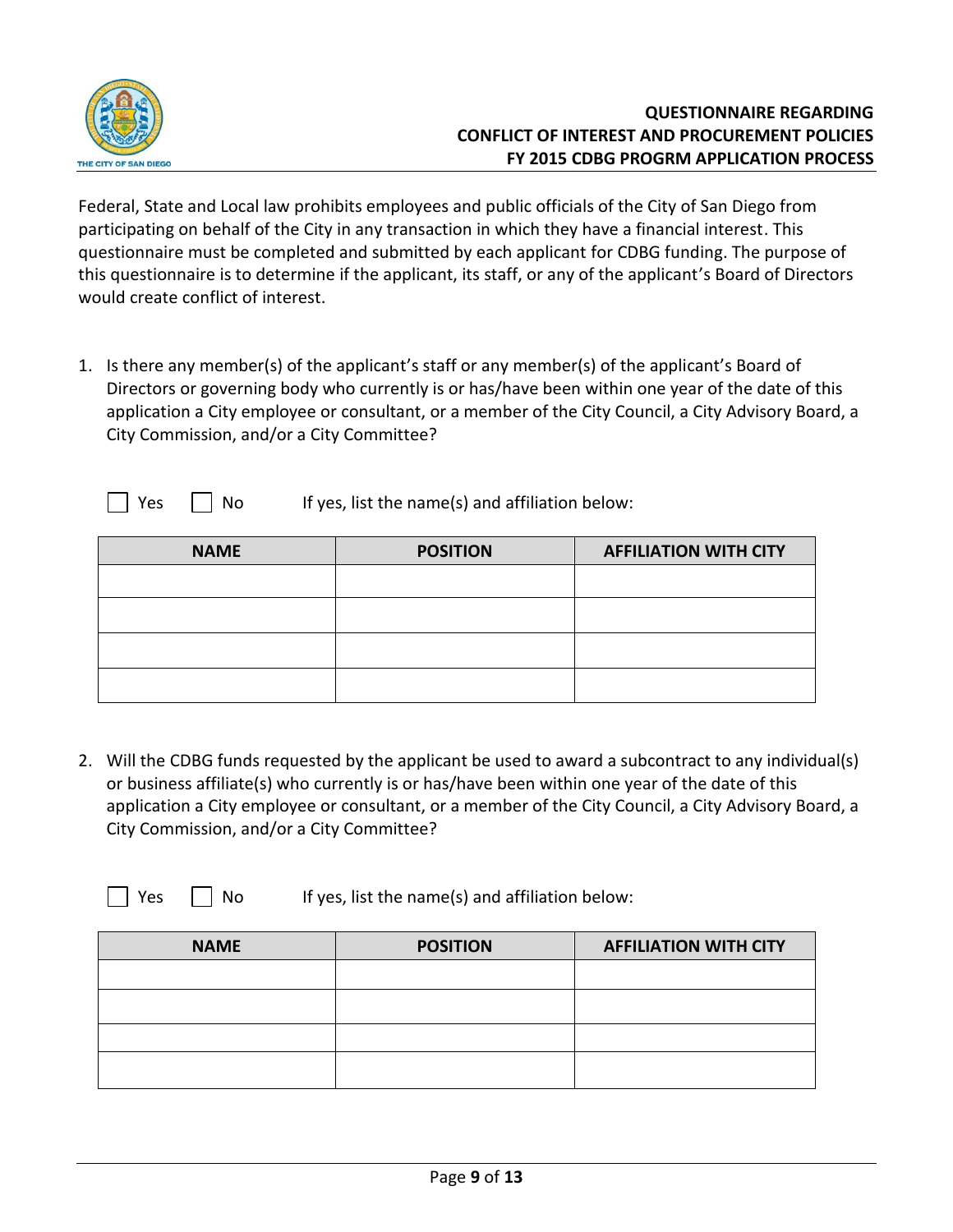3. Is there any member(s) of the applicant's staff or member(s) of the applicant's Board of Directors or other governing body who are business partners or family members of a City employee, consultant, or a member of the City Council, a City Advisory Board, a City Commission, and/or a City Committee?

 $\Box$  Yes  $\Box$  No If yes, list the name(s) and affiliation below:

| <b>NAME</b> | <b>POSITION</b> | <b>AFFILIATION WITH CITY</b> |
|-------------|-----------------|------------------------------|
|             |                 |                              |
|             |                 |                              |
|             |                 |                              |

If you have answered "YES" to any of the questions listed in this form, the CDBG Program Office, alongside the City Attorney's Office, will need to determine whether a real or apparent conflict of interest exists.

Name of Agency

Signature of Authorized Signing Official/Representative Date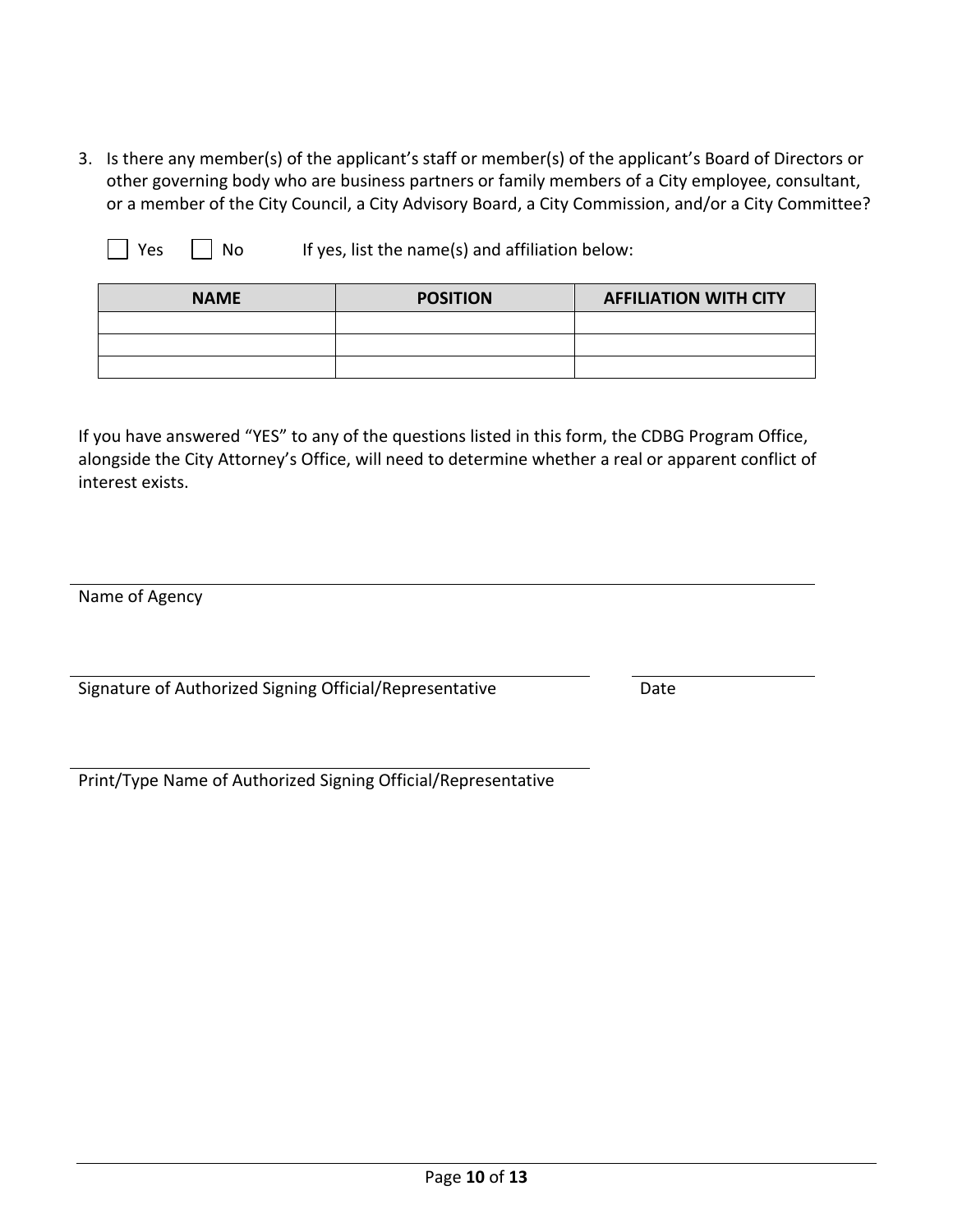

Agencies awarded with Community Development Block Grant (CDBG) funding that expend \$500,000 or more in total federal financial assistance in a year are responsible for obtaining an independent audit in accordance with the Single Audit Act of 1984 and OMB Circular A-133. The computation of the total of such assistance includes all Federal funds received by the entire entity. For purposes of determining the amount of Federal assistance expended, all federal assistance should be considered, including that which is received directly from a federal agency, or passed through a state or local government, or through non-profit organizations, or any combination thereof

If a subrecipient expends less than \$500,000 per year in federal financial assistance, it is exempt from Federal audit requirements. However, the subrecipient must still have records available for review by HUD or the City, and must comply with the CDBG Program audit requirements.

The undersigned attest that the listed applicant agency expended \$500,000 or more in the prior fiscal year (FY 2012) in federal financial assistance as defined above, and therefore an audit is required.

The undersigned attest that the listed applicant agency expended less than \$500,000 in the prior fiscal year (FY 2012) in federal financial assistance as defined above, and therefore an audit is not required.

The Agency's most recent fiscal year ended on:

Name of Applicant Agency

Signature of Authorized Certifying Official/Representative Date

Print/Type Name and Title of Authorized Certifying Official/Representative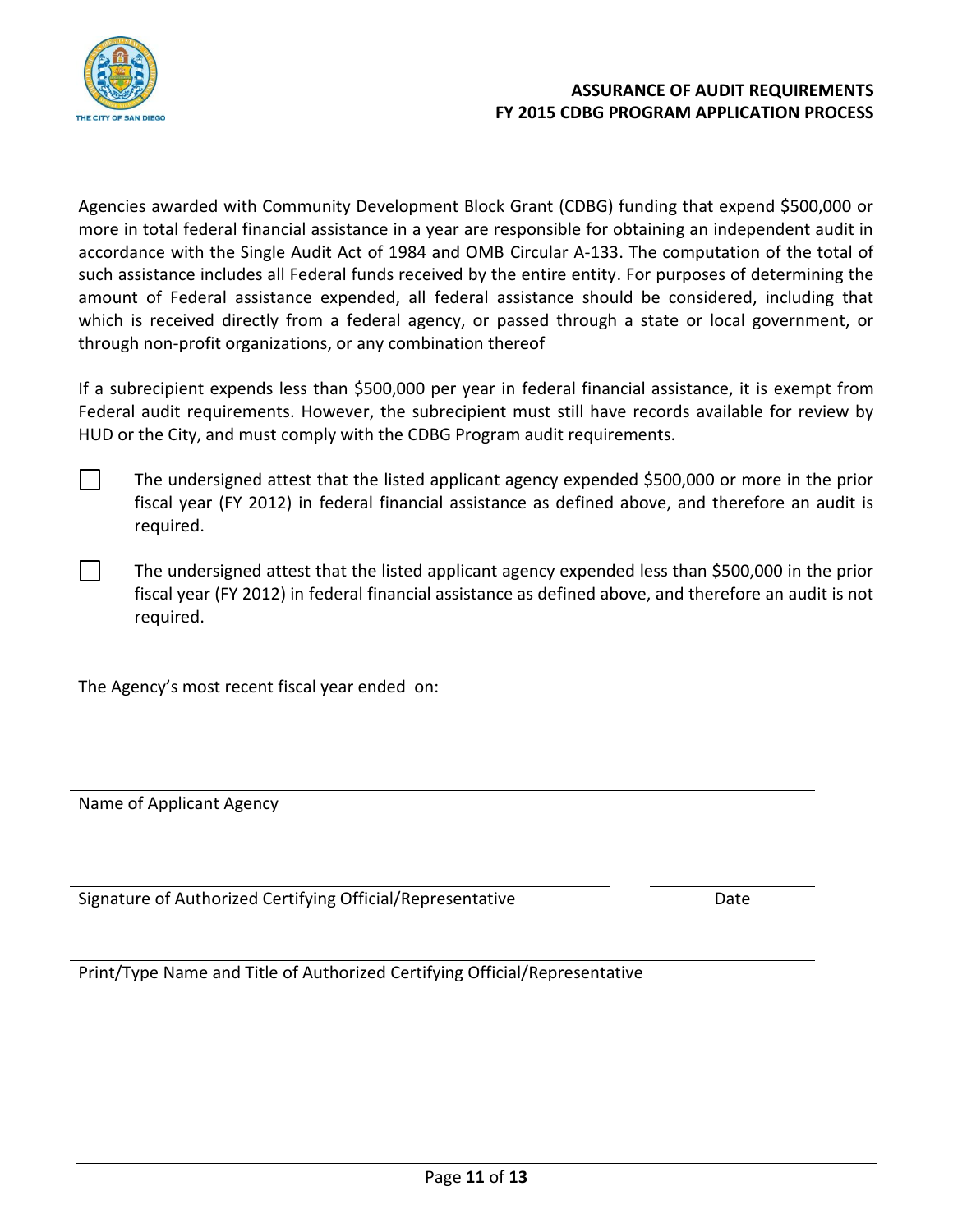

**Section 3 contract thresholds for contractors and subcontractors is \$100,000. Some of the types of projects that are subject to Section 3 requirements include: housing rehabilitation (including reduction and abatement of lead-based paint hazards, but excluding routine repair and replacement), housing construction and other public construction.**

- A. The work to be performed under this contract is subject to the requirements of section 3 of the Housing and Urban Development Act of 1968, as amended, 12 USC 1701(u)(section 3). The purpose of section 3 is to ensure that employment and other economic opportunities generated by HUD assistance or HUD-assisted projects covered by section 3 shall, to the greatest extent feasible, be directed to low- and very low-income persons, particularly persons who are recipients of HUD assistance for housing.
- B. The parties to this contract agree to comply with HUD's regulations in 24 CFR part 135, which implement section 3. As evidenced by their execution of this contract, the parties to this contract certify that they are under no contractual or other impediment that would prevent them from complying with the part 135 regulations.
- C. The agency agrees to send to each labor organization or representative of workers with which the contractor has a collective bargaining agreement or other understanding, if any, a notice advising the labor organization or worker's representative of the contractor's commitments under this section 3 clause, and will post copies of the notice in conspicuous places at the work site where both employees and applicants for training and employment positions can see the notice. The notice shall describe the section 3 preference, shall set forth minimum number and job titles subject to hire, availability of apprenticeship and training positions, the qualifications for each; and the name and location of the person(s) taking applications for each of the positions; and the anticipated date the work shall begin.
- D. The agency agrees to include this section 3 clause in every subcontract subject to compliance with regulations in 24 CFR part 135, and agrees to take appropriate action, as provided in an applicable provision of the subcontract or in this section 3 clause, upon a finding that the subcontractor is in violation of the regulations in 24 CFR part 135. The contractor will not subcontract with any subcontractor where the contractor has notice or knowledge that the subcontractor has been found in violation of the regulations in 24 CFR part 135.
- E. The agency will certify that any vacant employment positions, including training positions, that are filled (1) after the contractor is selected, but before the contract is executed, and (2) with persons other than those to whom the regulations of 24 CFR part 135 require employment opportunities to be directed, were not filled to circumvent the contractor's obligations under 24 CFR part 135.
- F. Noncompliance with HUD's regulations in 24 CFR part 135 may result in sanctions, termination of this contract for default, and debarment or suspension from future HUD assisted contracts.
- G. With respect to work performed in connection with section 3 covered Indian housing assistance, section 7(b) of the Indian Self-Determination and Education Assistance Act (25 USC 450e) also applies to the work to be performed under this contract. Section 7(b) requires that to the greatest feasible (i) preference and opportunities for training and employment shall be given to Indians, and (ii) preference in the award of contracts and subcontracts shall be given to Indian organizations and Indian-owned Economic Enterprises. Parties to this contract that are subject to the provisions of section 3 clause and section 7(b) agree to comply with section 3 to the maximum extent feasible, but not in derogation of compliance with section 7(b).

Name of Applicant Agency

Signature of Authorized Certifying Official/Representative Date

Print/Type Name and Title of Authorized Certifying Official/Representative